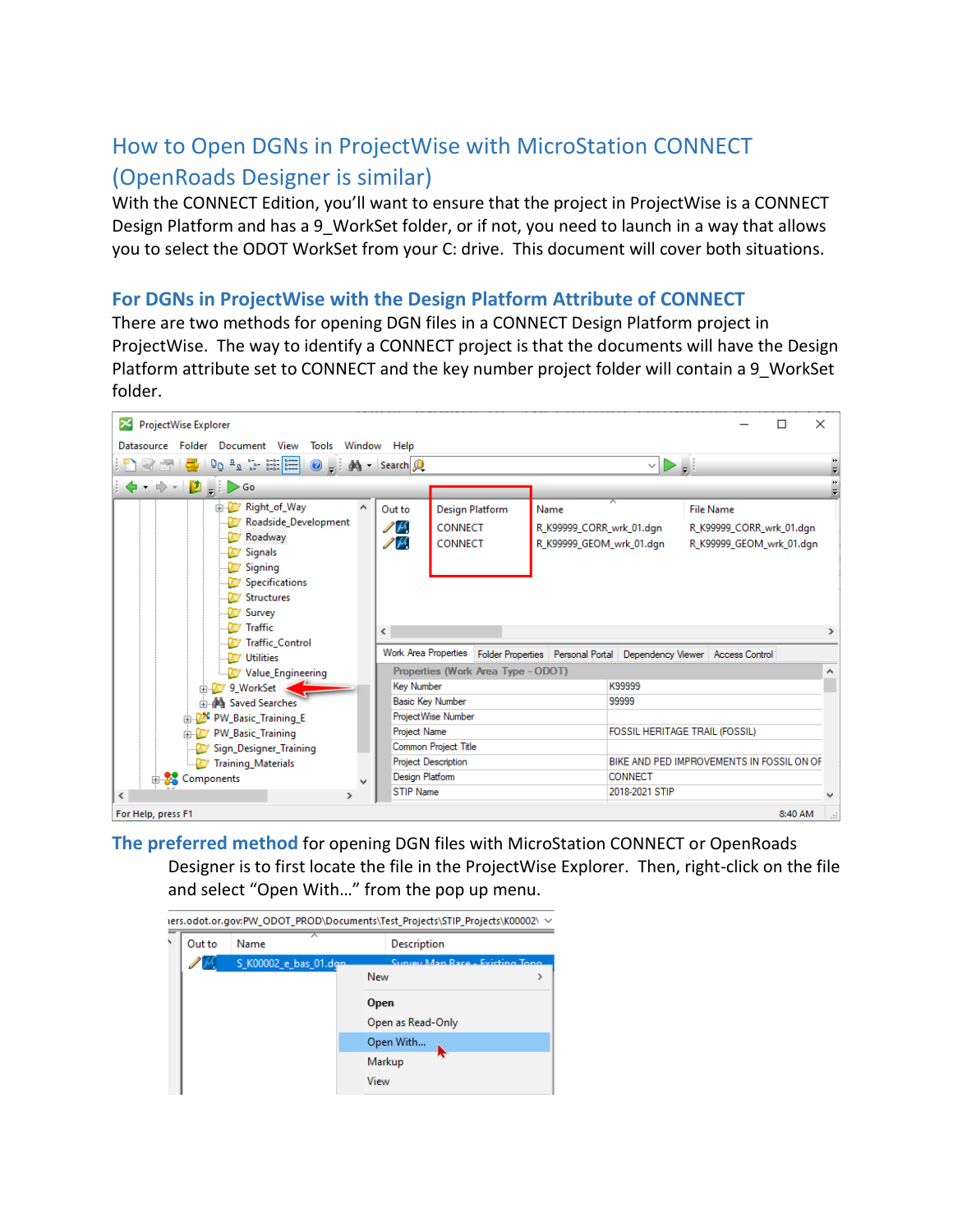On the **Open document with** dialog, select the appropriate CONNECT Edition application, then click [OK].

| 24 Open document with                               | $\times$                                                                |
|-----------------------------------------------------|-------------------------------------------------------------------------|
| Select                                              |                                                                         |
| Program                                             |                                                                         |
| Name                                                | Description                                                             |
| MicroStation V8i (SELECTseries 4)                   | Bentley.MicroStation.Application.{B0C3AA5C-F204-4359-8FD9-4299FC09B566} |
| MicroStation CONNECT Edition                        | MicroStation CONNECT Edition,                                           |
| OpenRoads Designer CONNECT Edition                  | OpenRoads Designer                                                      |
|                                                     |                                                                         |
|                                                     |                                                                         |
| $\epsilon$                                          |                                                                         |
| Always use this program                             | <b>Browse</b>                                                           |
| Open document as read-only                          |                                                                         |
| Click here for a list of suggested document viewers |                                                                         |
|                                                     | Cancel<br>ОК                                                            |

**Another method** to open a DGN file in a CONNECT project in ProjectWise is to use the desktop shortcut for your CONNECT application, and Login to the ProjectWise datasource.

|                                    | <b>MicroStation CONNECT Edition</b>                                                             |     | $\blacksquare$ $\cdot$ $ \Box$ $\times$              |
|------------------------------------|-------------------------------------------------------------------------------------------------|-----|------------------------------------------------------|
| <b>Recent WorkSets</b>             |                                                                                                 |     |                                                      |
| <b>B</b> ODOT_CONNECT<br>$\bullet$ | ODOT_CONNECT · ODOT ·                                                                           |     |                                                      |
|                                    | <b>Recent Files</b>                                                                             | ≡ 器 | Properties *                                         |
| No WorkSpace<br>No WorkSet         | You haven't opened any files recently. To browse for a file, start by clicking on Browse.       |     | ODOT<br>Name<br>Description                          |
|                                    | m                                                                                               |     | WorkSpace<br>ODOT_CON                                |
|                                    | ا ه<br>$\overline{\phantom{a}}$<br><b>New File</b><br>Browse                                    |     | ProjectWise Project Properti<br>No project attached. |
|                                    | A Open<br>$\times$                                                                              |     | <b>Show All Properties</b>                           |
|                                    | Select                                                                                          |     |                                                      |
|                                    | Folder                                                                                          |     |                                                      |
|                                    | ◡+।▦▦▮Q<br><b>2% K99999</b>                                                                     |     |                                                      |
|                                    | 两见<br>◡▶                                                                                        |     |                                                      |
|                                    | <b>Document</b>                                                                                 |     |                                                      |
|                                    | Out to Design Platform File Name<br>Description<br>State<br>Status<br>Name<br>/ Design<br>Draft |     |                                                      |
|                                    | / D'9 WorkSet<br>WorkSet, Sheet Index<br>Draft                                                  |     |                                                      |
|                                    |                                                                                                 |     |                                                      |
|                                    | $\left\langle \cdot \right\rangle$                                                              |     |                                                      |
|                                    | Address:                                                                                        |     |                                                      |
|                                    | Description:                                                                                    |     |                                                      |
|                                    | File Name:                                                                                      |     |                                                      |
|                                    | Application:<br>All Applications                                                                |     |                                                      |
|                                    | Extension:<br>".dgn;".dwg;".dxf                                                                 |     |                                                      |
|                                    | Open document as read-only                                                                      |     |                                                      |
|                                    |                                                                                                 |     |                                                      |
|                                    | Cancel<br>Open                                                                                  |     |                                                      |

Then [Browse] to a CONNECT project (a project that has a 9\_WorkSet folder). Navigate into the 1\_Design folder to locate the DGN data.

| Alert |                                                                                              |  |
|-------|----------------------------------------------------------------------------------------------|--|
| ?     | MicroStation must be restarted to load the new configuration.<br>Do you want to restart now? |  |
|       | Yes<br>No                                                                                    |  |

After selecting a DGN file to open, click [Yes] on the Alert box to restart MicroStation CONNECT or OpenRoads Designer in order to load the WorkSet and WorkSpace from ProjectWise.